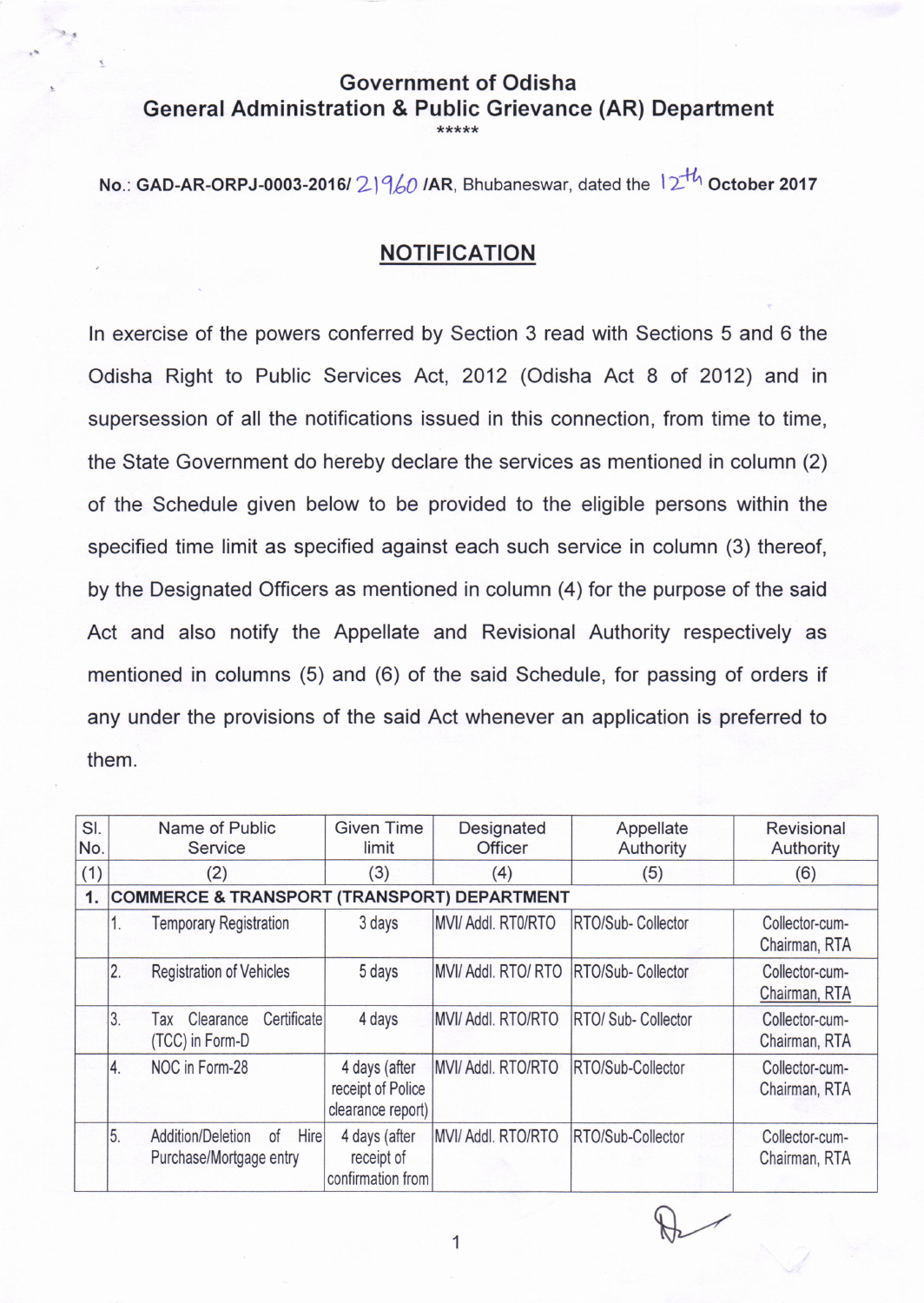| ·SI.<br>No. |     | Name of Public<br>Service                                               | <b>Given Time</b><br>limit                                                                     | Designated<br>Officer     | Appellate<br>Authority    | Revisional<br>Authority         |
|-------------|-----|-------------------------------------------------------------------------|------------------------------------------------------------------------------------------------|---------------------------|---------------------------|---------------------------------|
| (1)         |     | (2)                                                                     | (3)                                                                                            | (4)                       | (5)                       | (6)                             |
|             |     |                                                                         | Financier)                                                                                     |                           |                           |                                 |
|             | 6.  | of Ownership of<br>Transfer<br>vehicle                                  | 4 days (after<br>appearance of<br>both seller &<br>purchase)                                   | MVI/ Addl. RTO/RTO        | <b>IRTO/Sub-Collector</b> | Collector-cum-<br>Chairman, RTA |
|             | 7.  | Issue of Learner's License<br>for Driving License                       | 3 days from the<br>date of<br>appearance for<br>test                                           | MVI/ Addl. RTO/RTO        | RTO/Sub- Collector        | Collector-cum-<br>Chairman, RTA |
|             | 8.  | Issue of Driving License                                                | 5 days (after<br>passing in the<br>test)                                                       | MVI/ Add. RTO/RTO         | <b>RTO/Sub-Collector</b>  | Collector-cum-<br>Chairman, RTA |
|             | 19. | <b>Renewal of Driving License</b>                                       | 5 days                                                                                         | <b>MVI/ Addl. RTO/RTO</b> | RTO/Sub- Collector        | Collector-cum-<br>Chairman, RTA |
|             | 10. | Duplicate Driving<br>Issue of<br>license                                | 5 days                                                                                         | <b>MVI/ Addl. RTO/RTO</b> | RTO/Sub- Collector        | Collector-cum-<br>Chairman, RTA |
|             | 11. | <b>Issue of Trade Certificate</b>                                       | 30 days                                                                                        | MVI/Addl. RTO/RTO         | RTO/Sub-Collector         | Collector-cum-<br>Chairman, RTA |
|             | 12. | Issue of Transporting Agents'<br>License                                | 30 days after<br>receipt of<br>clearance from<br>Mining<br>Department<br>wherever<br>necessary | MVI/ Addl. RTO/RTO        | <b>IRTO/Sub-Collector</b> | Collector-cum-<br>Chairman, RTA |
|             | 13. | Issue of Fitness Certificate<br>for Transport Vehicle                   | 3 days (after<br>production of<br>vehicle for<br>inspection &<br>compliance to<br>rules)       | Junior MVI/MVI            | <b>RTO/Sub-Collector</b>  | Collector-cum-<br>Chairman, RTA |
|             | 14. | <b>Issue of Conductor License</b>                                       | 5 days                                                                                         | MVI / Addl. RTO/RTO       | RTO / Sub-Collector       | Collector-cum-<br>Chairman, RTA |
|             | 15. | Conductor<br>Renewal<br>of<br>License                                   | 5 days                                                                                         | MVI / Addl. RTO/RTO       | RTO / Sub-Collector       | Collector-cum-<br>Chairman, RTA |
|             | 16. | of Address<br>Change<br>in<br><b>Conductor License</b>                  | 5 days                                                                                         | MVI / Addl. RTO/RTO       | RTO / Sub-Collector       | Collector-cum-<br>Chairman, RTA |
|             | 17. | Issue of duplicate Conductor<br>License                                 | 5 days                                                                                         | MVI / Addl. RTO/RTO       | RTO / Sub-Collector       | Collector-cum-<br>Chairman, RTA |
|             | 18. | of<br>duplicate<br><b>Issue</b><br><b>Registration Certificate (RC)</b> | 5 days                                                                                         | MVI / Addl. RTO/RTO       | RTO / Sub-Collector       | Collector-cum-<br>Chairman, RTA |
|             | 19. | Issue of certified copy of<br><b>Registration Certificate (RC)</b>      | 2 days                                                                                         | MVI / Addl. RTO/RTO       | RTO / Sub-Collector       | Collector-cum-<br>Chairman, RTA |
|             | 20. | Cancellation of Registration<br>Certificate (RC)                        | 7 days after<br>physical                                                                       | MVI / Addl. RTO/RTO       | RTO / Sub-Collector       | Collector-cum-<br>Chairman, RTA |

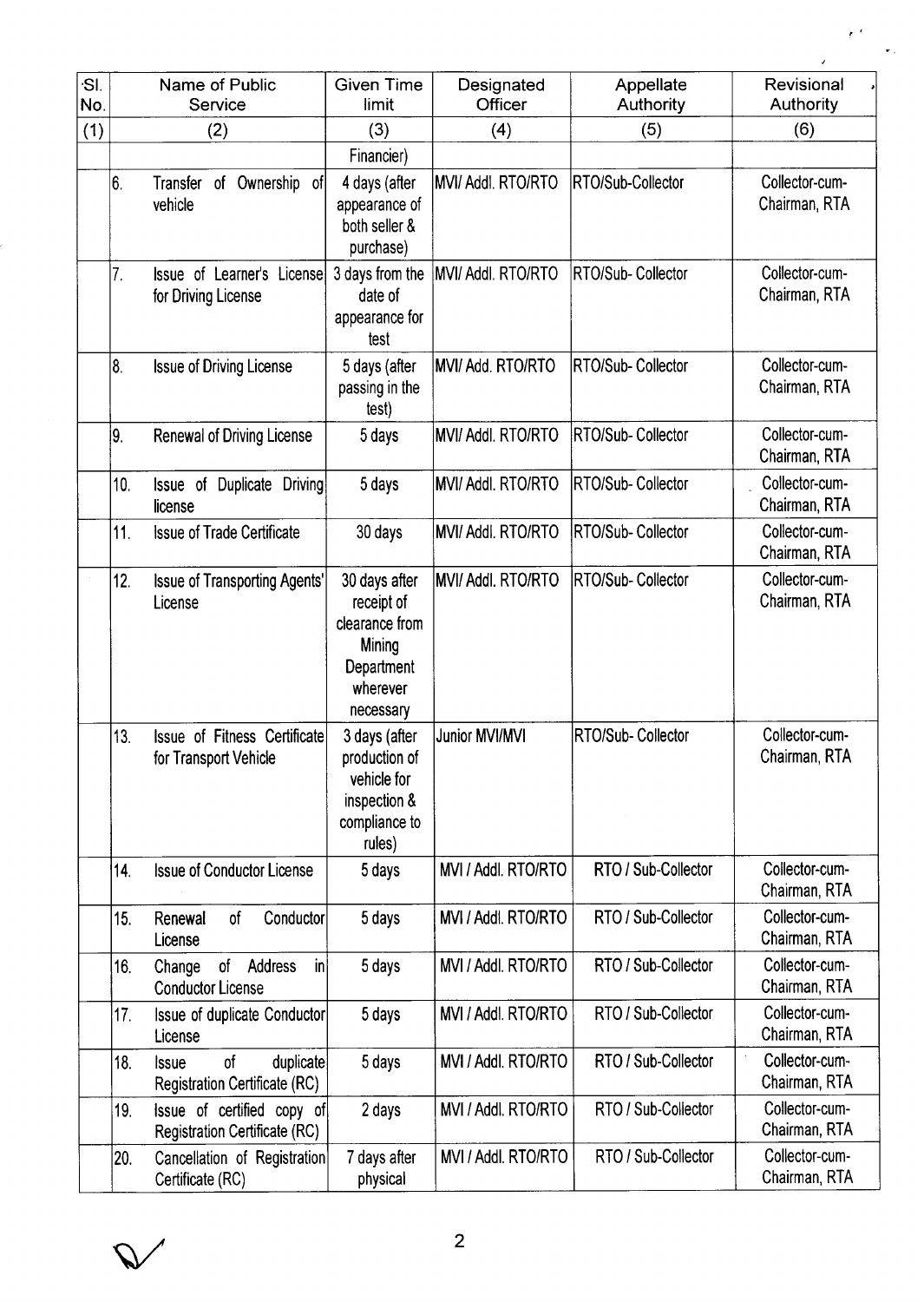| SI.<br>No. |                               | Name of Public<br>Service                                                                   | <b>Given Time</b><br>limit                                                                            | Designated<br>Officer            | Appellate<br>Authority | Revisional<br>Authority          |
|------------|-------------------------------|---------------------------------------------------------------------------------------------|-------------------------------------------------------------------------------------------------------|----------------------------------|------------------------|----------------------------------|
| (1)        |                               | (2)                                                                                         | (3)                                                                                                   | (4)                              | (5)                    | (6)                              |
|            |                               |                                                                                             | inspection of<br>vehicle                                                                              |                                  |                        |                                  |
|            | 21.<br>Change                 | of<br>address<br>in<br><b>Registration Certificate (RC)</b>                                 | 5 days                                                                                                | MVI / Addl. RTO/RTO              | RTO / Sub-Collector    | Collector-cum-<br>Chairman, RTA  |
|            | 22.<br>License                | Change of address in Driving                                                                | 5 days                                                                                                | MVI / Addl. RTO/RTO              | RTO / Sub-Collector    | Collector-cum-<br>Chairman, RTA  |
|            | 23.                           | Issue of certified copy of<br>Driving License (DL)                                          | 2 days                                                                                                | MVI / Addl. RTO/RTO              | RTO / Sub-Collector    | Collector-cum-<br>Chairman, RTA  |
|            | 24.                           | Issue of License to Driving<br><b>Training School</b>                                       | 45 days                                                                                               | MVI / Addl. RTO/RTO              | RTO / Sub-Collector    | Collector-cum-<br>Chairman, RTA  |
|            | 25.                           | Renewal of Licence to Driving<br><b>Training School</b>                                     | 15 days after<br>physical<br>verification of the<br>Institute                                         | MVI / Addl. RTO/RTO              | RTO / Sub-Collector    | Collector-cum-<br>Chairman, RTA  |
|            | 26.                           | Transfer of ownership of<br>vehicle on succession after<br>death of owner                   | 5 days from the<br>date of filing<br>required<br>documents and<br>appearing before<br>R.T.O.          | MVI / Addl. RTO/RTO              | RTO / Sub-Collector    | Collector-cum-<br>Chairman, RTA  |
|            | 27.                           | Transfer of ownership<br><sub>of</sub><br>vehicle purchased on auction                      | 5 days from the<br>date of filing<br>required<br>documents and<br>appearing before<br>R.T.O.          | MVI / Addl. RTO/RTO              | RTO / Sub-Collector    | Collector-cum-<br>Chairman, RTA  |
|            | 28.<br>Cancellation           | of<br>hypothecation agreement                                                               | 5 days from the<br>date of filing<br>required<br>documents and<br>after verification<br>from financer | MVI / Addl. RTO/RTO              | RTO / Sub-Collector    | Collector-cum-<br>Chairman, RTA  |
|            | 29.                           | Issue of Certified copy of<br><b>Route Permit</b>                                           | 2 days                                                                                                | MVI / Addl. RTO/RTO              | RTO / Sub-Collector    | Collector-cum-<br>Chairman, RTA  |
|            | 30.<br>Renewal<br>Certificate | Registration<br>of<br>(RC)<br>of non-<br>transport vehicle                                  | 5 days from<br>production of<br>vehicle for<br>inspection                                             | MVI / Addl. RTO/RTO              | RTO / Sub-Collector    | Collector-cum-<br>Chairman, RTA  |
|            | 31.<br>Addition<br>License.   | of New<br>Vehicle<br>Class to an existing Driving                                           | 5 days after.<br>passing the test                                                                     | MVI/Addl. RTO / RTO.             | RTO/Sub-collector      | Collector-cum-<br>Chairman, RTA. |
|            | 31                            |                                                                                             |                                                                                                       |                                  |                        |                                  |
| 2.         |                               | REVENUE & DISASTER MANAGEMENT DEPARTMENT                                                    |                                                                                                       |                                  |                        |                                  |
|            | 1.                            | Disposal of application for 30 days from the<br>issue of Scheduled Caste date of receipt of |                                                                                                       | Tahasildar / Addl.<br>Tahasildar | Collector              | <b>RDC</b>                       |

 $\sqrt{2}$